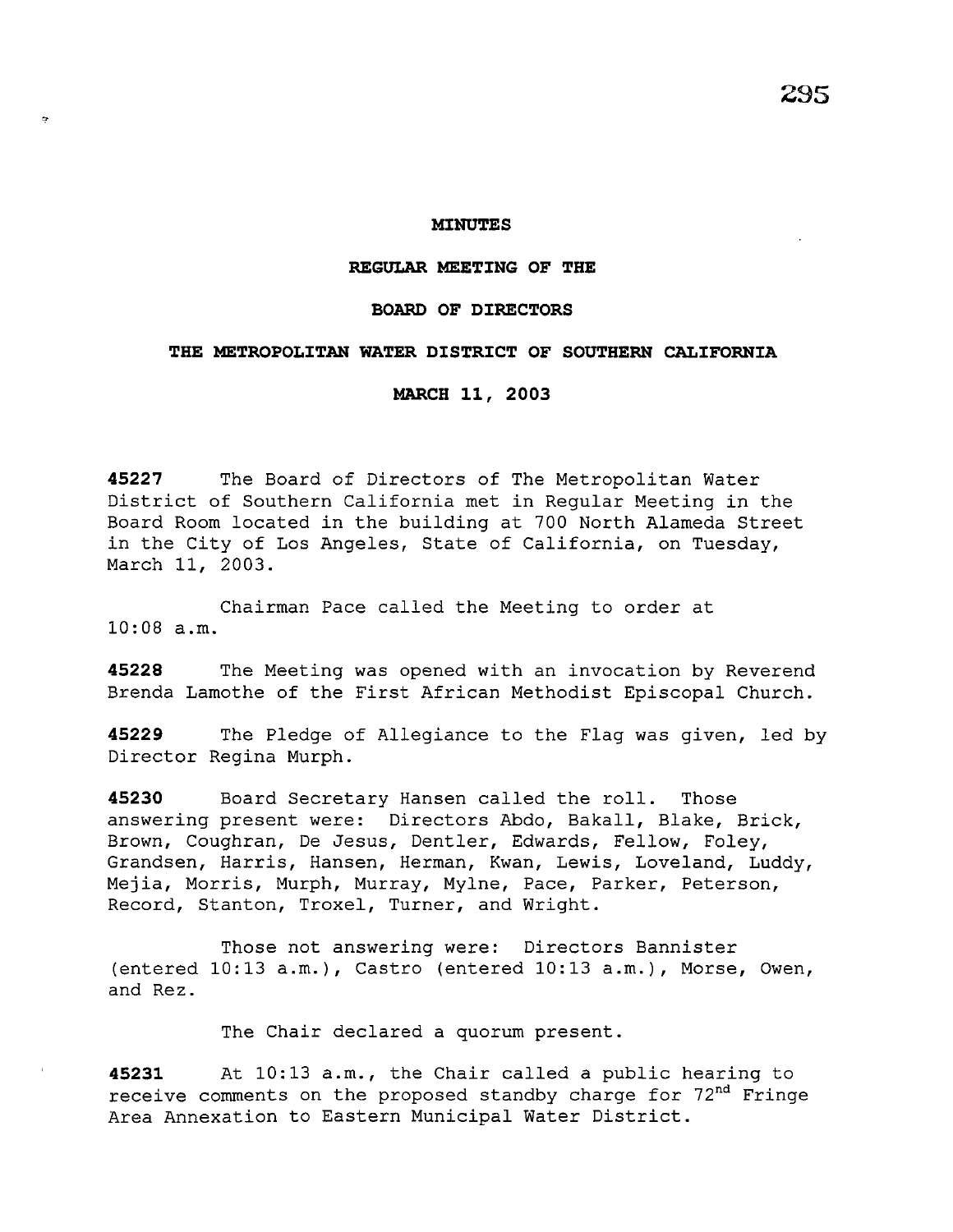No member of the public responded; and after tabulation of the ballots was completed, and with no protests filed, the Chair closed the public hearing at 10:14 a.m.

**45232** Chairman Pace invited members of the public to address the Board on matters within the Board's jurisdiction. No members of the public responded.

**45233** There being no objection, the Chair ordered the reading of the Minutes of the Meetings of January 29, February 11 and 25, 2003, dispensed with, copies having been mailed to each Director.

Director Blake moved, seconded by Director Peterson and carried, approving the foregoing Minutes as mailed.

**45234** Chairman Pace announced there were no new committee assignments.

**45235** Regarding the scheduling of, and Directors' participation at, committee meetings, Chairman Pace announced the Executive Committee reviewed the Directors' responses received from the questionnaire distributed on February 7, 2003 and approved the following:

The committees will be conducted under the "Chair's Rules." The Chair of the committee will manage the committee and the items presented. Committee members will have priority to speak, and non-committee members will be acknowledged and included in the discussion.

# **Schedule of Meetings**

The meetings of the Board and standing committees will remain on the same schedule -- on the second Tuesday of each month and the Monday preceding.

The standing committees meeting on Monday will be: Engineering and Operations; Budget, Finance and Investment; Legal, Claims and Personnel; and Water Planning, Quality and Resources.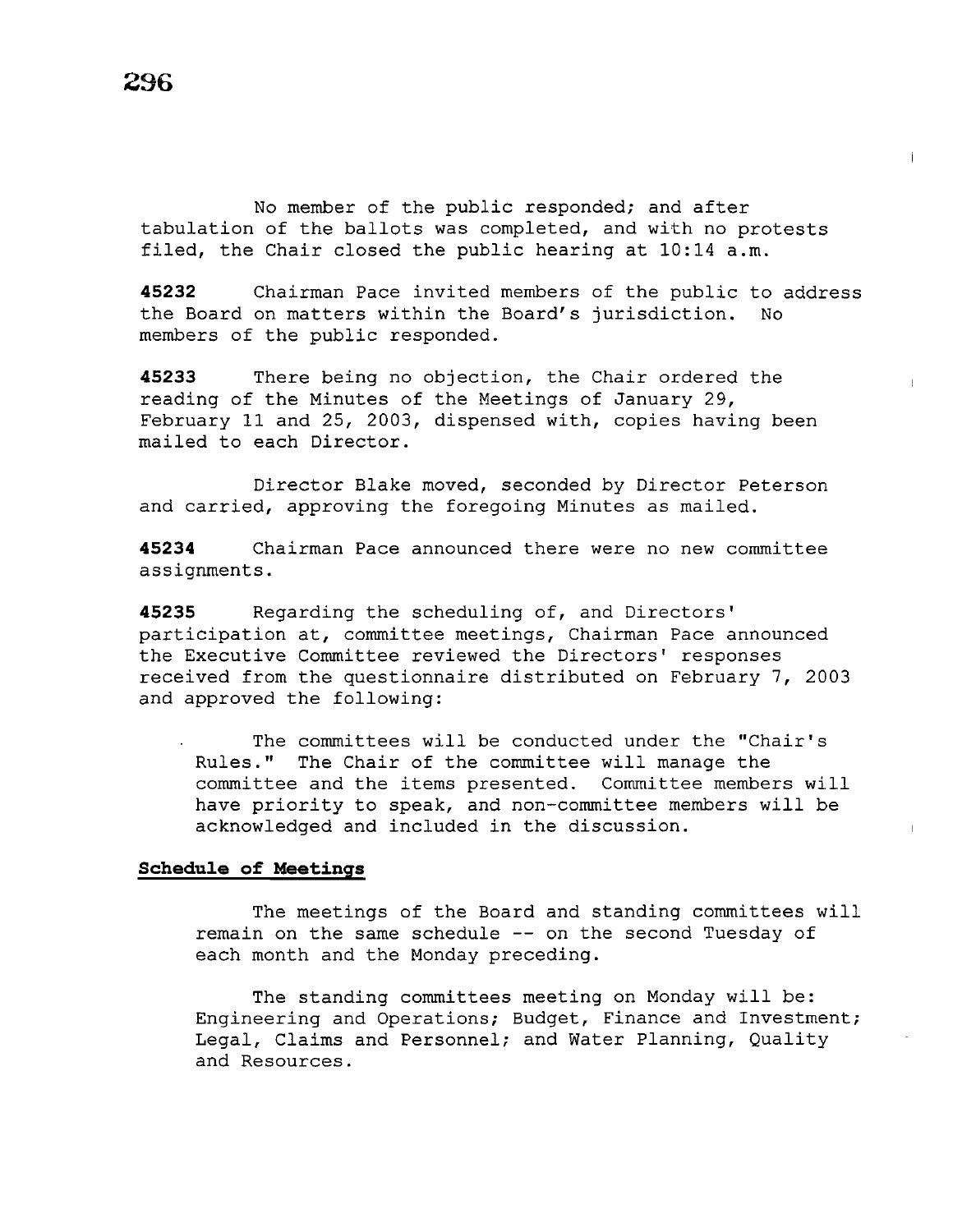The meetings on Tuesday will be: Asset, Real Estate and Infrastructure Policy; Communications, Outreach and Legislation; and the Board.

The meetings of the Executive, special- and subcommittees will be scheduled on the fourth Tuesday of each month.

The third Tuesday of each month will be reserved for special meetings and workshops.

Meetings will not be scheduled concurrently.

## **Duration of Meetings**

Each committee meeting will be allotted one hour and forty-five minutes.

#### **Presentations**

Staff power point presentations will focus on key points of the agenda item.

Committee Chairs will review presentations in advance and will advise staff if enough information is being presented to the Board.

A brief but informative summary will be provided along with the Board packet.

The presentations will be provided to all Board members prior to each Board meeting.

## **Ro1e of Ex Officios**

The only members to hold the title of Ex Officio will be the Board Chairman, the Board Vice Chairs, and the Board Secretary. The Ex Officios shall serve as members of all committees with full voting rights and will count towards a quorum if they are present.

Director Blake moved, seconded by Director Peterson and carried, that the above listed items be approved.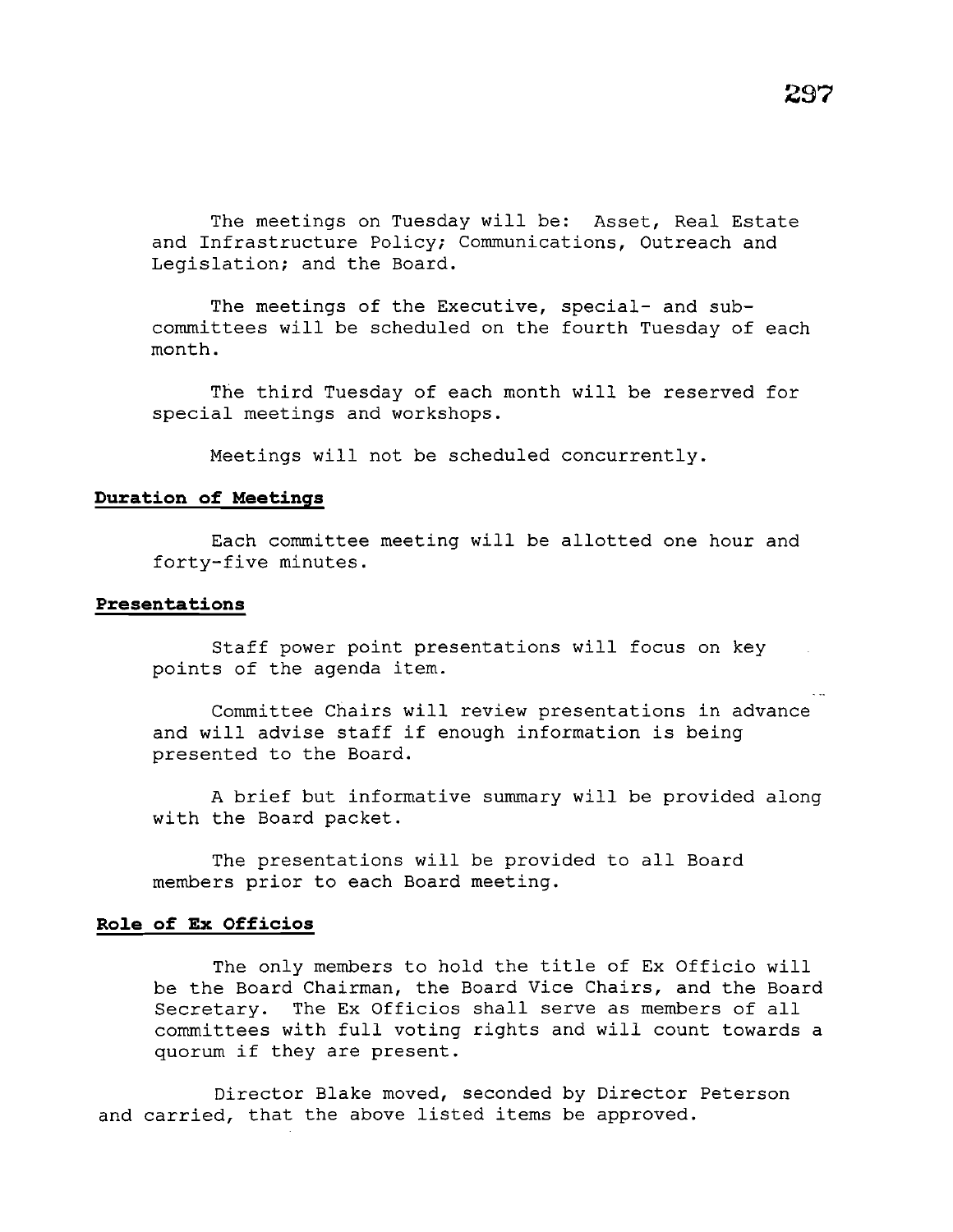**45236** Chairman Pace reported that on February 24 members of the Negotiating Team were requested to meet in the Governor's office in Sacramento to continue discussions of the Quantification Settlement Agreement (QSA). On February 27 Metropolitan hosted a tour of Diamond Valley Lake with elected officials and community leaders of San Diego. They discussed the planning areas of development that would include the two museums; future plans for the community recreational facilities; and the opportunities to provide an outdoor youth camp focusing on education of the environment, water, and ecological related subjects. On February 28 the Chair hosted an inspection trip to the Colorado River with members from Central Basin Municipal Water District.

Chairman Pace announced that to kick off Metropolitan's 75th anniversary, there would be a groundbreaking celebration for the Center for Water Education, Western Center for Archaeology and Paleontology, and the Valley-Wide recreation sites on Saturday, April 5, 2003 (subsequently cancelled to a date yet to be determined). Chairman Pace stated there would be a series of events being planned to celebrate the formation of The Metropolitan Water District of Southern California, and to culminate the events in December with a meeting to be held at the original site in Pasadena.

**45237** Regarding the Colorado River, Bay-Delta and CALFED matters, and the summary of District activities, Chief Executive Officer Gastelum referred to his activity report for February, dated March 5, 2003, which was distributed earlier.

Chief Executive Officer Gastelum commented on the Colorado River Aqueduct break while it was being filled and stated that an extensive report was given at the committee meeting yesterday.

On Colorado River matters, Chief Executive Officer Gastelum reported that meetings are scheduled for tomorrow and the day after under the auspices of the Governor's office to continue the negotiations and to finalize a new QSA package. Mr. Gastelum stated that he believed the package is essentially done, but there are a number of conditions precedent before it can be executed and before the Department of Interior's (DOI) conditions would be met. The package did provide for a range of things comparable to what the Board has seen in the past on the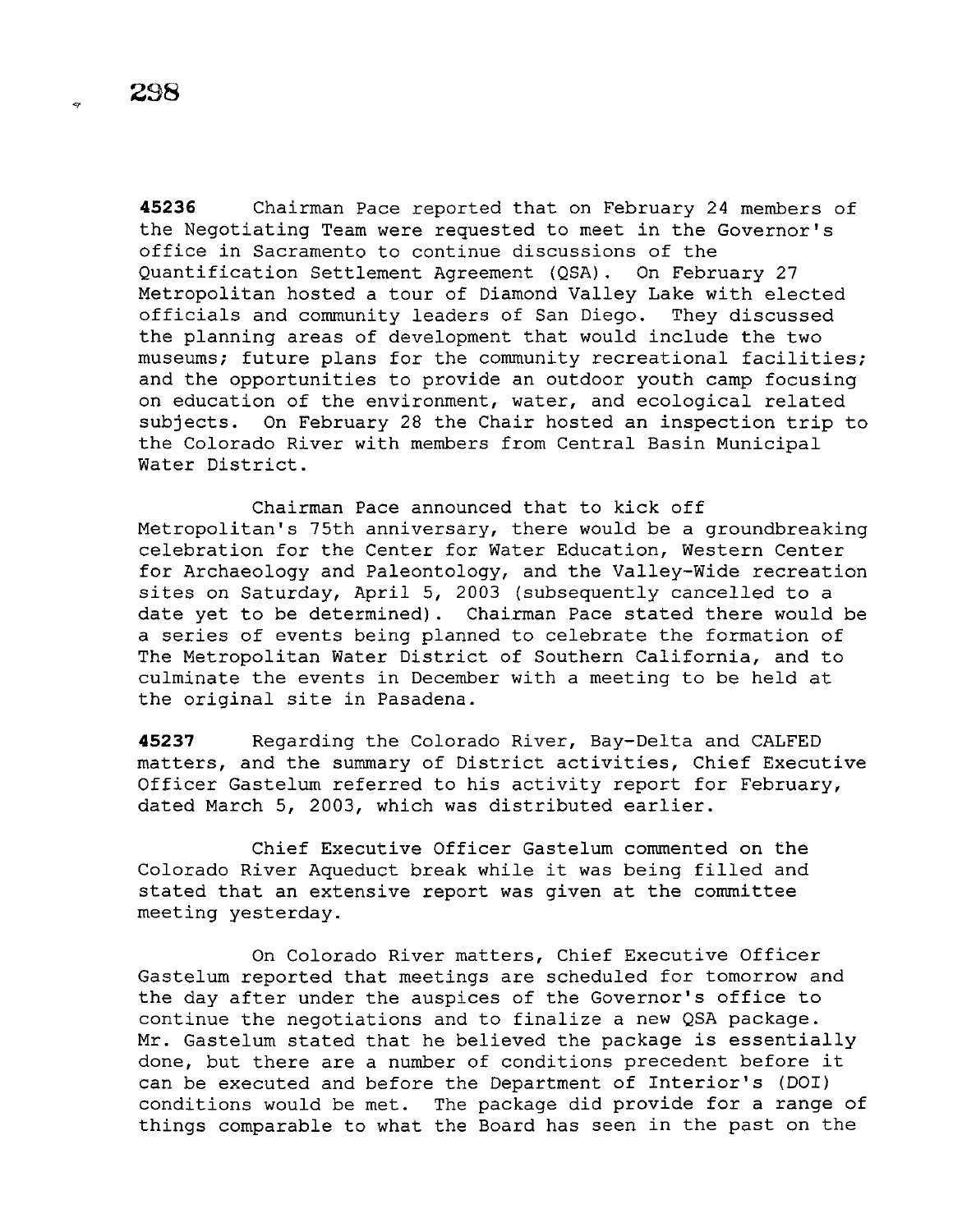QSA and going forward to the Legislature is financing for a portion of that package. Metropolitan is scheduled to meet tomorrow with Bennett Raley of the DOI where the state of California will make a presentation outlining conceptually what is in the package. The issues that Metropolitan has been pressing for are addressed in concept. Mr. Gastelum continued that the other parties involved, including the state negotiating team, were put on notice that Metropolitan would need final acceptable language on the four points that it raised before Metropolitan would agree there is an acceptable conceptual package. He stated that much progress has been made and that the Governor's office has been very supportive in the negotiations of the essential points that Metropolitan raised. However, details still need to be worked out before its presentation to the Board. Besides meeting with the DOI, a separate meeting has been scheduled with the Basin states' representatives to review the package. As soon as there is a firm document or outline of the package, it will be sent to the Board members.

Director Blake inquired whether Metropolitan's four points have been given up or changed, and whether Imperial Irrigation District (IID) had backed off on any of the changes it instituted since the end of the year. Director Blake also asked if Proposition 50 monies were going to be used as part of the conceptual package.

Chief Executive Officer Gastelum replied that Metropolitan has not altered its position on the four points that were outlined to the Board. However, in the IID litigation, IID has taken a position that Metropolitan's rights are limited in the original contract still in place for the conservation program. That was one of IID's arguments particularly if IID is shorted by the DOI. Mr. Gastelum stated that Proposition 50 monies were being proposed as part of the package and that the state Legislature would have to pass legislation for it to be effective.

**45238** Regarding Legal Department activities, General Counsel Kightlinger referred to his activity report for February, dated February 28, 2003, which was distributed earlier.

In the *Imperial Irrigation District v. United States,*  et *al.* lawsuit, General Counsel Kightlinger reported that IID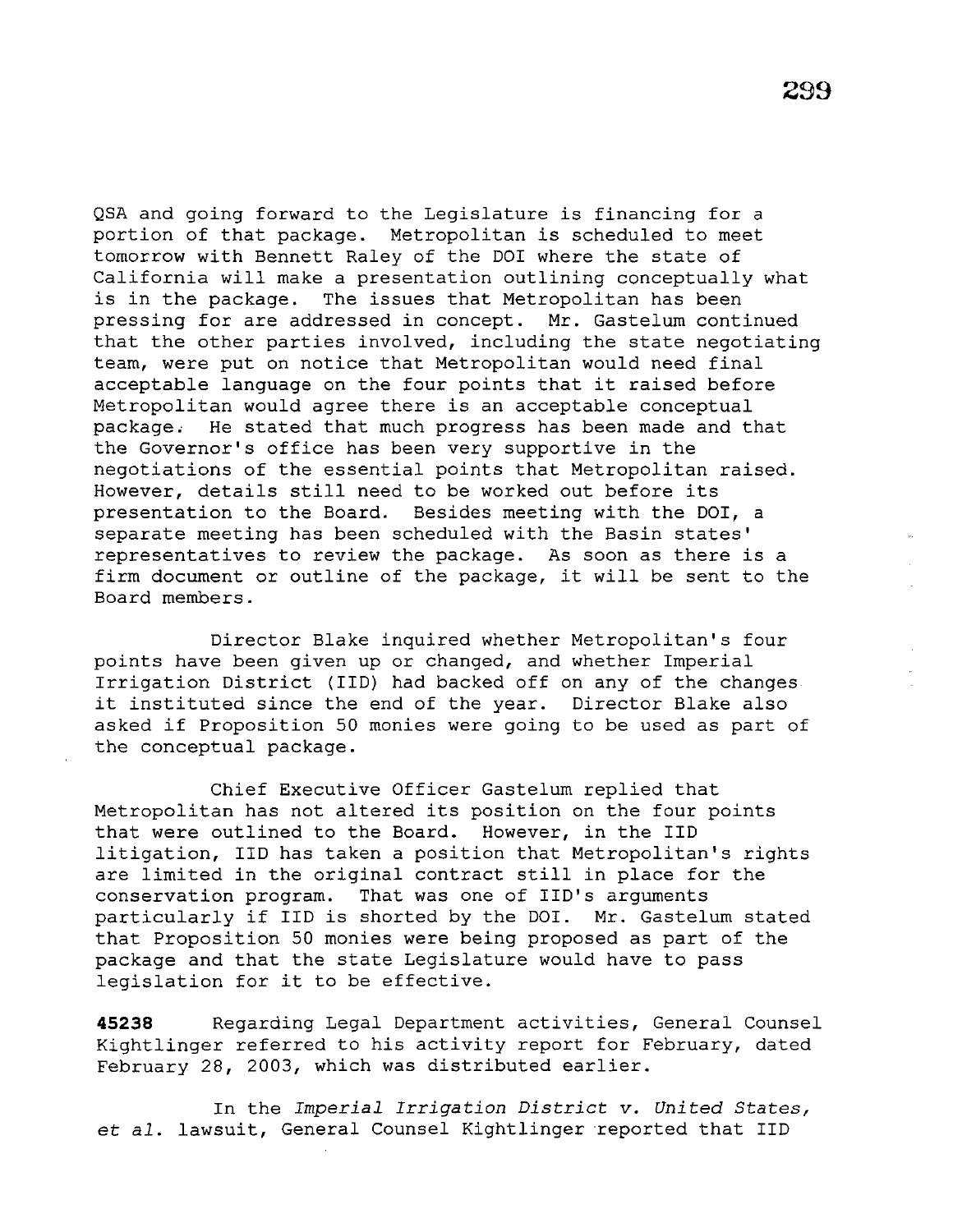has a motion in its suit whereby it is seeking to overturn the<br>Secretary's water order for 2003 for Colorado River water. That Secretary's water order for 2003 for Colorado River water. motion is scheduled for hearing March 18, 2003 in the United States District Court in San Diego. The judge has scheduled a total of six hours for the oral arguments.

In *Miccosukee Tribe of Indians of Florida,* et *al. v. South Florida Water Management District,* the court said that the water district, in moving water containing phosphorous from one basin to another, had to get a NPDES permit under the Clean Water Act. This decision has a negative effect on water agencies throughout the country, and potentially to Metropolitan. Those permits were designed for industrial processes that put pollutants in the water and not for just moving waters with different characteristics from one body to another. There is a petition before the United States Supreme Court to take this matter up and resolve it. Fifteen United States senators, including Senator Diane Feinstein, have filed a letter asking the court to grant review. Metropolitan has filed an amicus brief urging the court to take this matter.

General Counsel Kightlinger also highlighted the *Santa Clarita Organization* for *Planning the Environment v. County of Los Angeles* case. He stated this is an environmental group that is active in water and growth issues. In this case the appellate court ruled that the EIR was inadequate because it only discussed the water wholesaler's supply of water under wetyear conditions. Metropolitan was not involved in that case but it has implications for Metropolitan as a water wholesaler in terms of what developers are going to have to do in looking at Metropolitan, its member agencies and their subagencies in terms of water supply. The court was clear that the agency should be looking at dry-year water, average-year water, and wet-year water and that should be detailed in the amounts of water available so that planning agencies will have that information for their review. The appellate court remanded the case back to the trial court for the EIR to be redone.

Director Mylne requested the General Counsel to comment on Metropolitan's report and to the extent that it complies with that filing.

General Counsel Kightlinger stated that when SB 610 passed, Metropolitan's staff, under the current Chief Executive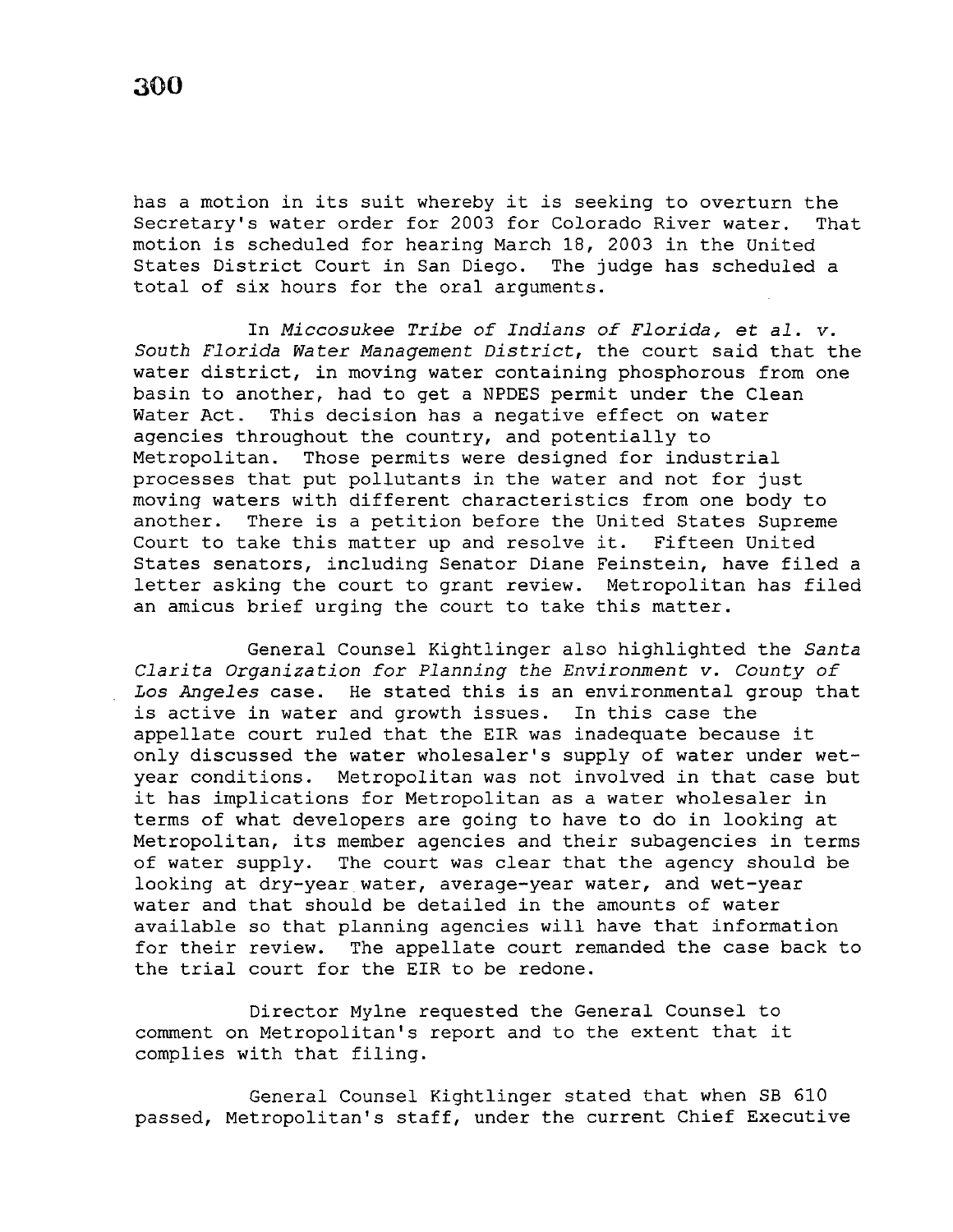Officer, began to put out an annual report. That was a very detailed report in looking at water supply. Metropolitan has been putting out an urban water management plan and this was an attempt to look more at the factors that are contained in SB 610. That report specifically looks at the kind of factors that the court looked at. So this report will be very helpful to the member agencies and their subagencies in making those verifications that are called for under SB 610, which information will be very useful to be included in EIRs for developments.

**45239** General Auditor Riss gave a summary report of the Audit Department's activities for the month of February. He stated a report card was issued on the Review of the Official Statement for the Waterworks General Obligation Refunding Bonds, 2003 Series A, with a low current exposure.

**45240** In the absence of Ethics Officer Anderson, Ethics Subcommittee Chair Fellow stated that at its meeting of February 25, the subcommittee received presentations on the activities for the month of February which included a distribution of the Statement of Economic Interest forms to all Directors and designated employees and a report on the Ethics training plan for the Board of Directors. The subcommittee requested the Ethics Officer to return in April to do a pretraining program. The Ethics Officer also provided a report on the budget activity for fiscal year 2002/03, a proposed budget for 2003/04, and a draft of the Ethics handbook. By July a training program should be in place and the final handbook completed. The Board wished the Ethics Officer a speedy recovery from her surgery.

**45241** Director Murph commented on the history of the Water Buffalo Club begun by former Director Charles Barker for those Directors who were on Metropolitan's Board for 25 years and 15 years, respectively, for men and women. With Director Murph being the only "water buffalo" member still on the Board, she changed the membership rule to 15 years for both men and women. With that, she inducted Director Brick into the club for his 15 years of service on Metropolitan's Board.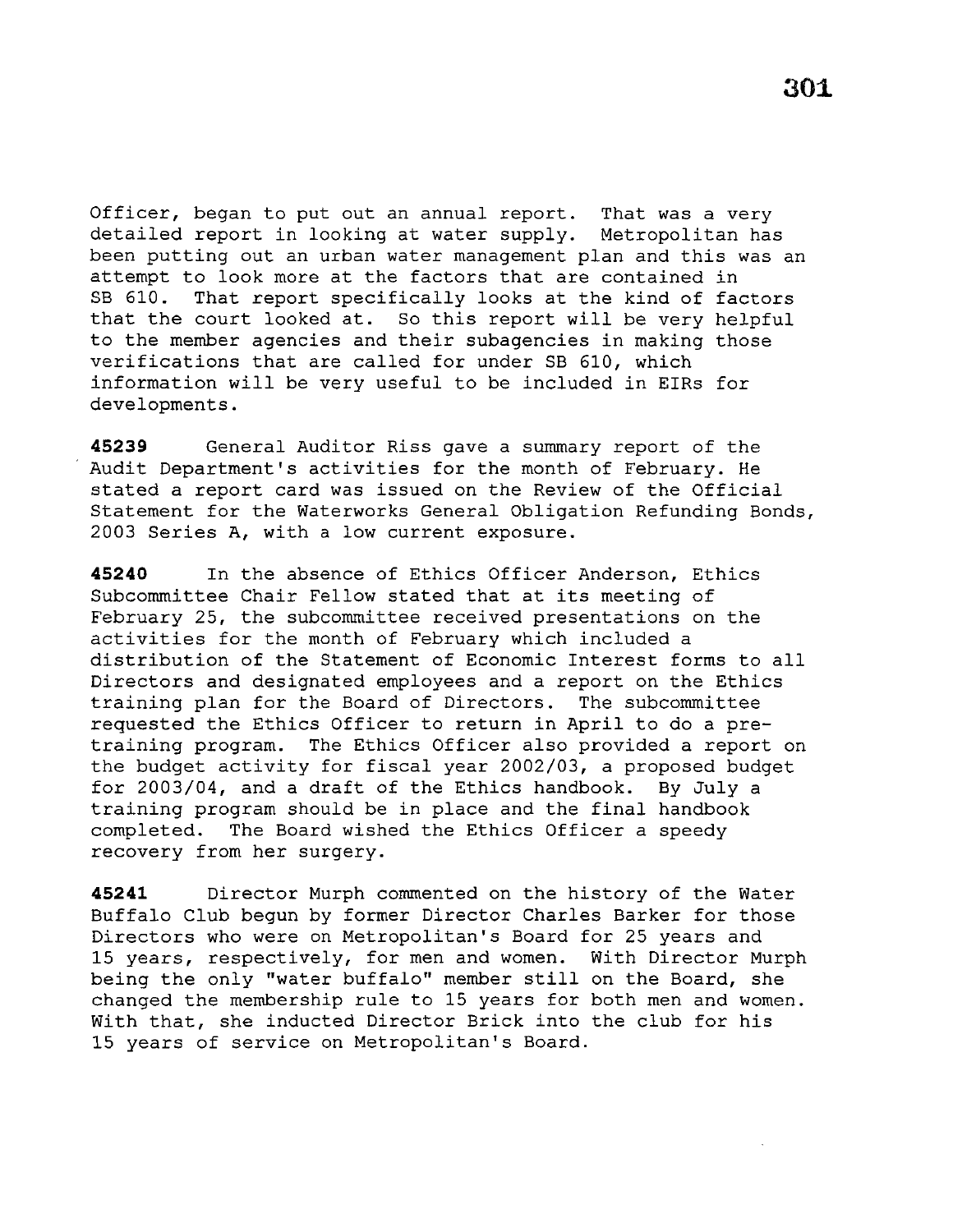## **45242** The reports of the Standing Committees are as follows:

Chairman Pace reported that at the Executive Committee meeting on February 25, the committee approved Agenda Items 8-4 and 8-5. The proposed items for March's Board and committee agenda items were discussed and approved. The committee reviewed and discussed the responses received from Directors regarding the process, scheduling, and participation of Directors while at Board and committee meetings. Two *videos*  were shown to the committee on "Water Consumption" and the water taste-testing contest *in* which Metropolitan received second place in the world. Vice Chairman Foley reported on the activities of the Colorado River Board. In closed session, the committee received an update on the Colorado River negotiations.

Asset, Real Estate and Infrastructure Policy Committee Chair Peterson reported the committee unanimously approved Agenda Item 9-6 and requested that it be added to the Consent Calendar. The committee heard reports on the purchase of 25 boat engines for recreation use at Lake Skinner, the Real Property Database, the status of the proposed master plan for the Diamond Valley Recreation Area, and the inspection trip to the Ormond Beach property. Chair Peterson requested the Ormond Beach item be added to next month's meeting agenda. The committee deferred the reports on the Enterprise GIS and the recreation management options at the Diamond Valley Lake East Marina until next month's meeting.

Budget, Finance and Investment Committee Chairman Castro reported the committee approved Agenda Items 9-1 and 9-2. Committee Chairman Castro requested Items 9-1 and 9-2 be placed on the Consent Calendar. (Agenda Item 9-1 was subsequently taken off the Consent Calendar.) The committee heard a presentation on the Water Resource Management's proposed budget.

Communications, Outreach and Legislation Committee Vice Chair Abdo reported the committee approved Agenda Item 9-5 with an amendment to Item 3 of the proposed legislative policy principles to better inform consumers in Metropolitan's service area about their drinking water. Director Mylne requested that Item 9-5 be added to the Consent Calendar. Committee Chair Abdo also reported on the City Makeover program, the announcement for the groundbreaking for the museums, and the United Nations simulation where students from 14 high schools will debate on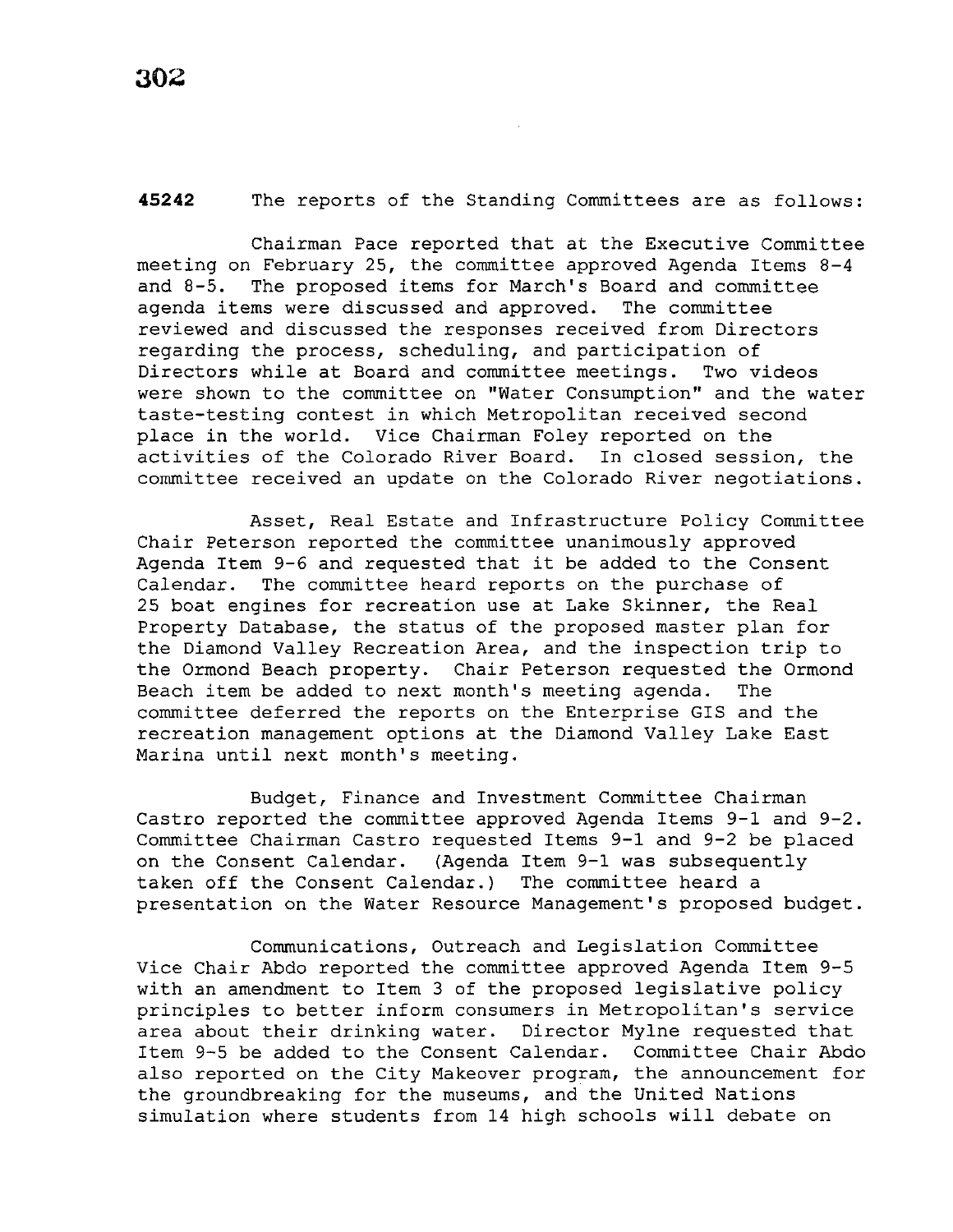"Is Water A Commodity To Be Traded?" The committee heard reports on the following: the legislative activities from Washington and Sacramento; Metropolitan hosting (a) the Southern Nevada Water Authority board of directors and their guests for a special board meeting and a tour of Gene Village on February 12; and (b) a Water Forum with the Valley Industry Commerce Association, LADWP, LA Chamber, and others, with Senator Machado as the keynote speaker, on February 20.

Engineering and Operations Committee Chairman De Jesus reported the committee unanimously approved Agenda Items 8-1, 8-7, 9-3, and 9-4 as amended, and requested that Items 9-3 and 9-4 be moved to the Consent Calendar. The committee heard oral reports on the rupture of the Colorado River Aqueduct at the Big Morongo Siphon, the status on efforts to secure a new FERC license for the Oroville facilities, the security and vulnerability assessment, Lake Perris, engineering activities, and an overview of the engineering reorganization.

Legal, Claims and Personnel Committee Vice Chairman Lewis reported the committee unanimously approved Agenda Items  $8-2$  and  $8-3$ . The committee heard a report on two major Bay/Delta matters: litigation regarding the EIR/EIS for East Bay Municipal Utility District's proposed Freeport Project, and the State Water Control Board's adoption of Decision 1641 on water rights and implementation of the state board's 1995 water quality control plan. In closed session, the committee heard reports on *Metropolitan* v. *Campus Crusade and Imperial Irrigation District* v. *United States of America,* et *al.* No actions were taken on these items.

Water Planning, Quality and Resources Committee Vice Chairman Wright reported the committee unanimously approved Agenda Item 8-6. Reports were given on Bay-Delta and State Water Project matters, the Innovative Supply Program, the Water Surplus and Drought Management Plan report on initial water supply and demand as of February 18, 2003, and on water conservation provisions within the annexation policy.

**45243** Chairman Pace announced that this would be Director Murph's last meeting due to a new appointment made by the city of Compton. Chairman Pace recognized Director Murph for her 23 years on Metropolitan's Board. Director Castro thanked Director Murph for her leadership role on diversity.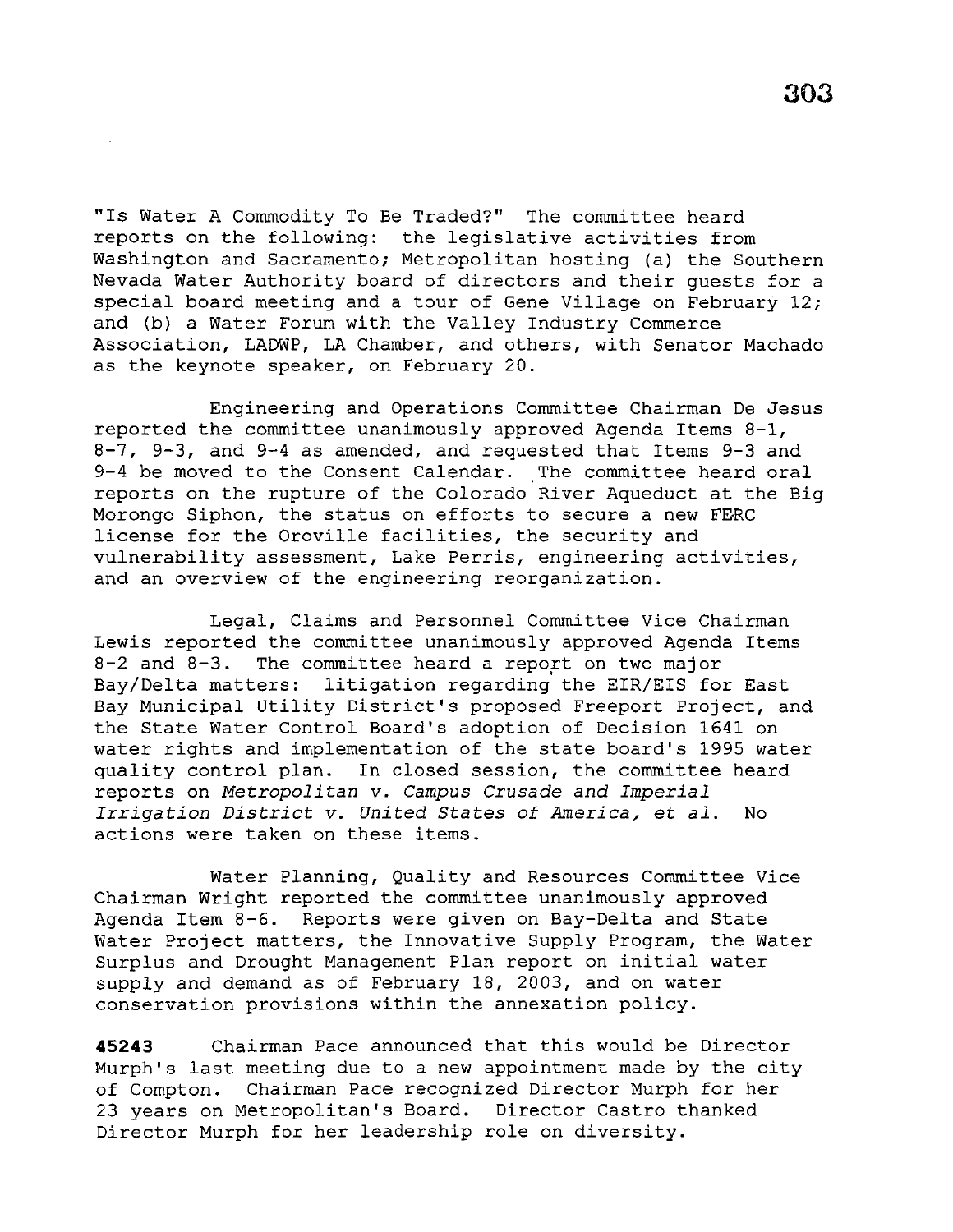**45244** Chairman Pace stated that Agenda Item 8-8, amendments to the Administrative Code regarding the Internal Audit Department, has been deferred to next month's meeting.

Director Morris moved, seconded by Director Coughran and carried, and the Board approved the Consent Calendar Items, **M.I. 45245** through M.I. **45256,** as follows:

**45245** Adopted the California Environmental Quality Act (CEQA) determination and (a) appropriated \$1.095 million in budgeted and non-budgeted Capital Investment Plan (CIP) funds (Appropriation No. 15369, No. 5, from the Construction Funds); and (2) authorized all work as described in the letter signed by the Chief Executive Officer on February 16, 2003, for four projects within the Weymouth Filtration Plant Improvements Program.

**45246** Adopted the CEQA determination and authorized the General Counsel to retain the firms listed on Attachment 1 to the letter signed by the General Counsel on February 14, 2003, as special bond counsel for the three years ending December 31, 2005, at maximum fees negotiated on a transaction-by-transaction or project basis.

**45247** Adopted the CEQA determination and authorized the amendment of the contract with the law firm of Harkins Cunningham to increase the maximum compensation payable by \$300,000 to complete negotiations on the QSA and related documents for the California Colorado River Water Use Plan, as set forth in the letter signed by the General Counsel on February 14, 2003.

**45248** Adopted the CEQA determination and (a) granted conditional approval for the  $73<sup>rd</sup>$  Fringe Area Annexation concurrently to Eastern Municipal Water District and Metropolitan, conditioned upon receipt in full of annexation fee of \$52,471.20 to Metropolitan, if completed by December 31, 2003, or if completed later, at the then current annexation charge rate, and compliance with those terms and conditions fixed upon final request for approval pursuant to Administrative Code Section 3100 et seq.; (b) approved Eastern's proposed Plan for Implementing Water Use Efficiency Guidelines; and (c) adopted the resolution of intention **(Resolution 8839)** to impose water standby charge within the proposed annexation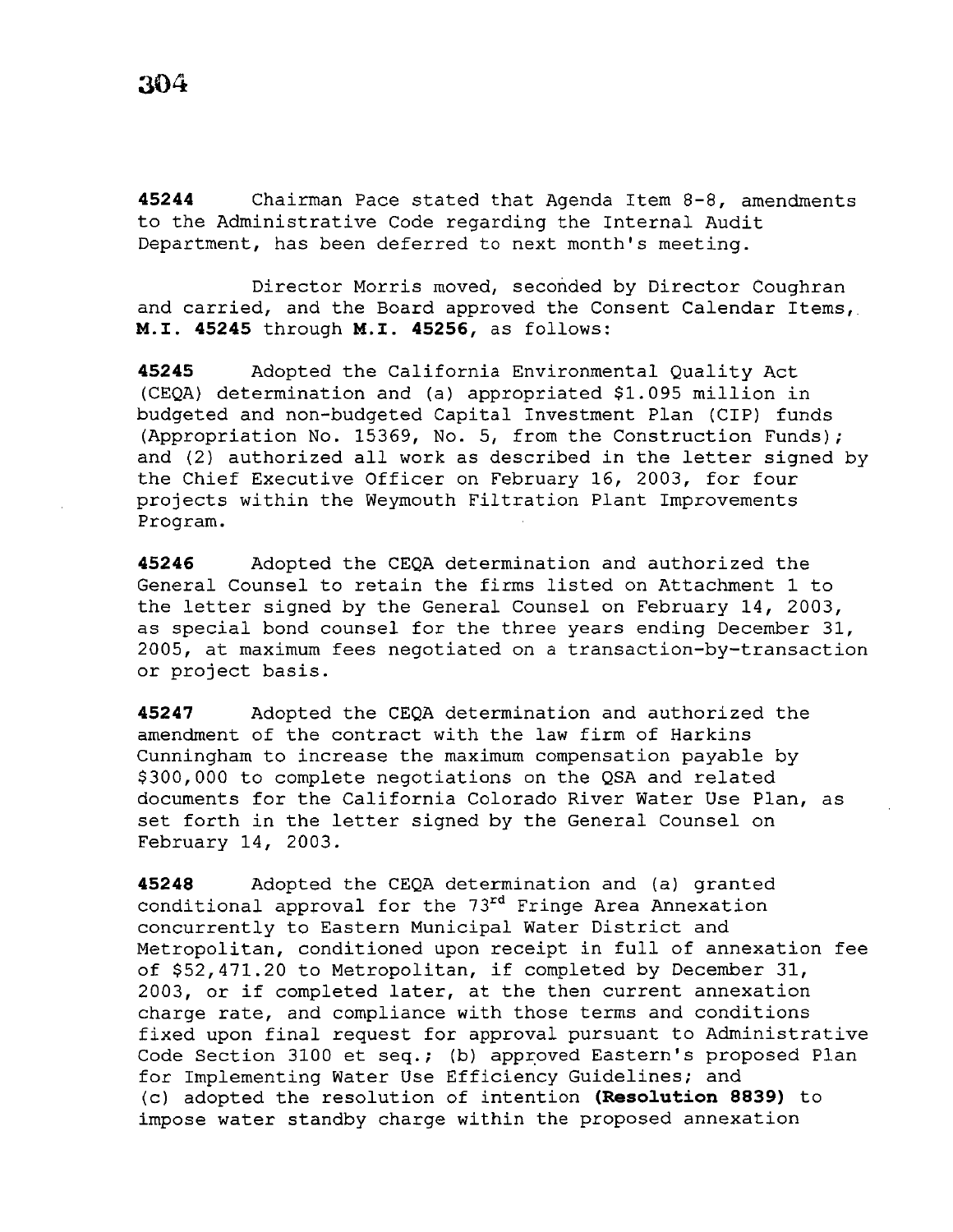territory, substantially in the form of Attachment 3 to the letter signed by the Chief Executive Officer on February 16, 2003, said resolution entitled:

# **RESOLUTION OF THE BOARD OF DIRECTORS OF THE METROPOLITAN WATER DISTRICT OF SOUTHERN CALIFORNIA GIVING NOTICE OF INTENTION TO IMPOSE WATER STANDBY CHARGES CONTINGENT UPON ANNEXATION**

Director Record requested to be recorded as abstaining.

**45249** Adopted the CEQA determination and approved the changes to the Administrative Code to conform to current laws and practices and make corrections as set forth in Attachment 2 to reflect the changes recommended in the letter signed by the General Counsel on February 26, 2003.

**45250** Adopted the CEQA determination and authorized the Chief Executive Officer to enter into an Environmental Water Account demand shifting agreement with the California Department of Water Resources consistent with the terms in Attachment 1 to the letter signed by the Chief Executive Officer on February 16, 2003, and in form approved by the General Counsel.

**45251** Adopted the CEQA determination and authorized the Chief Executive Officer to negotiate and execute revisions to the existing Services Agreement with the California Department of Water Resources as described in the letter signed by the Chief Executive Officer on February 27, 2003, and in form approved by the General Counsel, relating to the scope and the annual and total dollar amount of services that can be provided.

**45252** Adopted the CEQA determination and **Resolution 8840**  authorizing execution of agreement for low-interest financing from the Drinking Water State Revolving Fund for the Oxidation Retrofit Program for the Henry J. Mills Filtration Plant, and pledging funds for repayment, as set forth in the letter signed by the Chief Executive Officer on February 15, 2003, said resolution entitled:

**RESOLUTION OF THE BOARD OF DIRECTORS OF THE METROPOLITAN WATER DISTRICT OF SOUTHERN CALIFORNIA AUTHORIZING EXECUTION OF LOAN AGREEMENT AND PLEDGING FUNDS FOR REPAYMENT**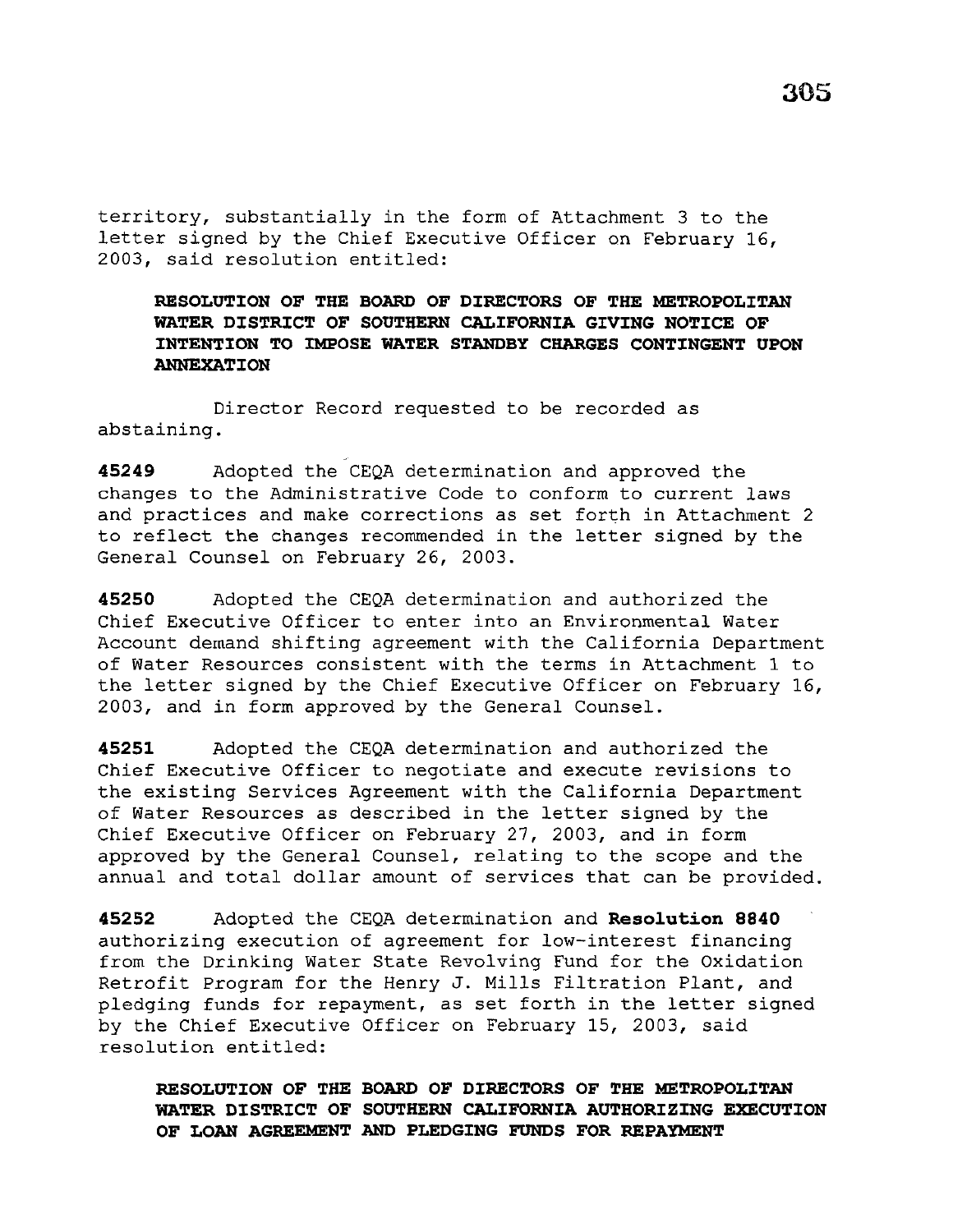**45253** Adopted the CEQA determination and (a) appropriated \$3.095 million in budgeted CIP funds (Appropriation No. 15377, No. 4, from the Construction Funds); and (b) awarded a competitively bid contract in the amount of \$2,654,400 to AA-1 Services, Inc., for recoating of the interior and exterior of the Sepulveda Canyon water storage tanks, as set forth in the letter signed by the Chief Executive Officer on February 16, 2003.

**45254** Adopted the CEQA determination and authorized the Chief Executive Officer, with the approval of the General Counsel, to enter into agreement with the San Diego County Water Authority for enhanced operations through surface storage in San Diego County, substantially in the form of Attachment 1 to the letter signed by the Chief Executive Officer on February 16, 2003, with revision to Section III, subparagraph C, to read as follows:

C. **Renewal.** The agreement shall only be renewed by mutual agreement on similar terms if adequate benefits are demonstrated. Metropolitan, member public agencies and water providers share a common responsibility to ensure reliability of service through the operation of existing facilities and the timely addition of capacity. This agreement is a temporary measure only. The intent of the agreement is to encourage the closely coordinated operation of local facilities with the regional imported water system until additional local and regional treatment capacity can be added. Any renewal of the agreement will consider the costs and benefits of renewal, including alternatives to the pricing of MWD services that encourage the use of existing local facilities to reduce peak demands on the Metropolitan system.

Directors Lewis, Parker, and Turner requested to be recorded as abstaining.

**45255** Adopted the CEQA determination and the policy principles as proposed regarding consumers' right to know and understand the quality of their drinking water, as set forth in the letter signed by the Chief Financial Officer for the Chief Executive Officer on February 21, 2003, with Item 3 of the policy principles amended to read as follows: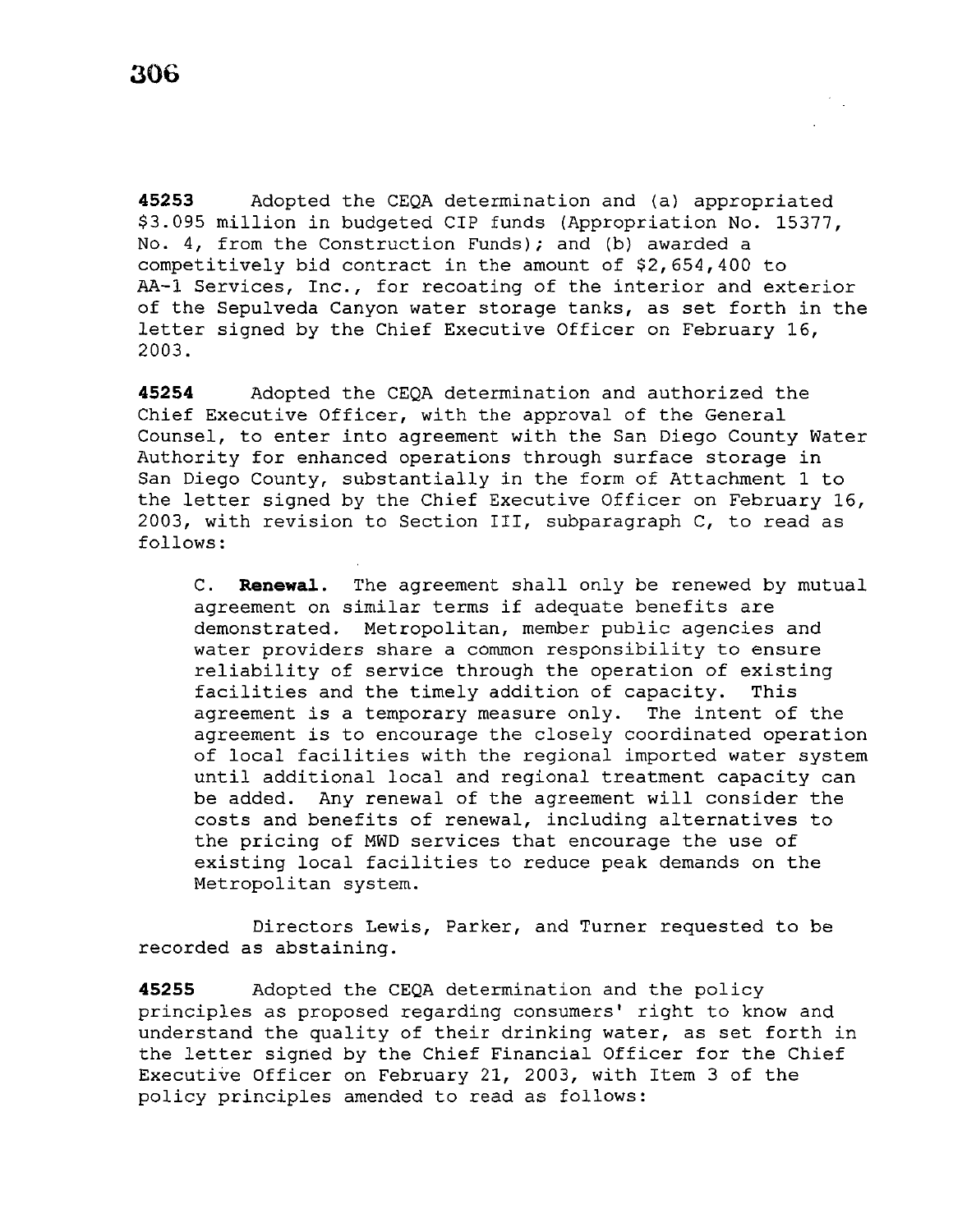3. Support the development of simplified and standardized terminology to support consumers' right to know and understand the quality of their drinking water.

Directors Bannister, Edwards, Foley, and Stanton requested to be recorded as voting no.

**45256** Adopted the CEQA determination and increase Appropriation No. 15401 (No. 3) by \$6.086 million *in* budgeted funds to a total of \$8.37 million; and awarded a construction contract to Riverside Construction Company, Inc., in an amount not to exceed \$4.646 million, as set forth *in* the letter signed by the.Chief Executive Officer on March 7, 2003.

**45257** Director Murray moved, seconded by Director Blake, that the Board adopt the CEQA determination, approve the recommended rates and charges, and adopt the following resolutions:

- a. **Reso1ution 8841** to impose the Readiness-to-Serve Charge in the form shown as Attachment 3 to the letter signed by the Chief Financial Officer for the Chief Executive Officer on February 21, 2003;
- b. **Reso1ution 8842** to impose a Capacity Charge in the form shown as Attachment 4 to the aforementioned letter; said resolutions entitled:
- **Reso1ution 8841 RESOLUTION OF THE BOARD OF DIRECTORS OF THE METROPOLITAN WATER DISTRICT OF SOUTHERN CALIFORNIA ADOPTING A READINESS-TO-SERVE CHARGE FOR FISCAL YEAR 2003/04**
- **Reso1ution 8842 RESOLUTION OF THE BOARD OF DIRECTORS OF THE METROPOLITAN WATER DISTRICT OF SOUTHERN CALIFORNIA FIXING AND ADOPTING A CAPACITY CHARGE FOR FISCAL YEAR 2003/04**

and

c. Approve the changes to the Administrative Code necessary to administer the Capacity Charge.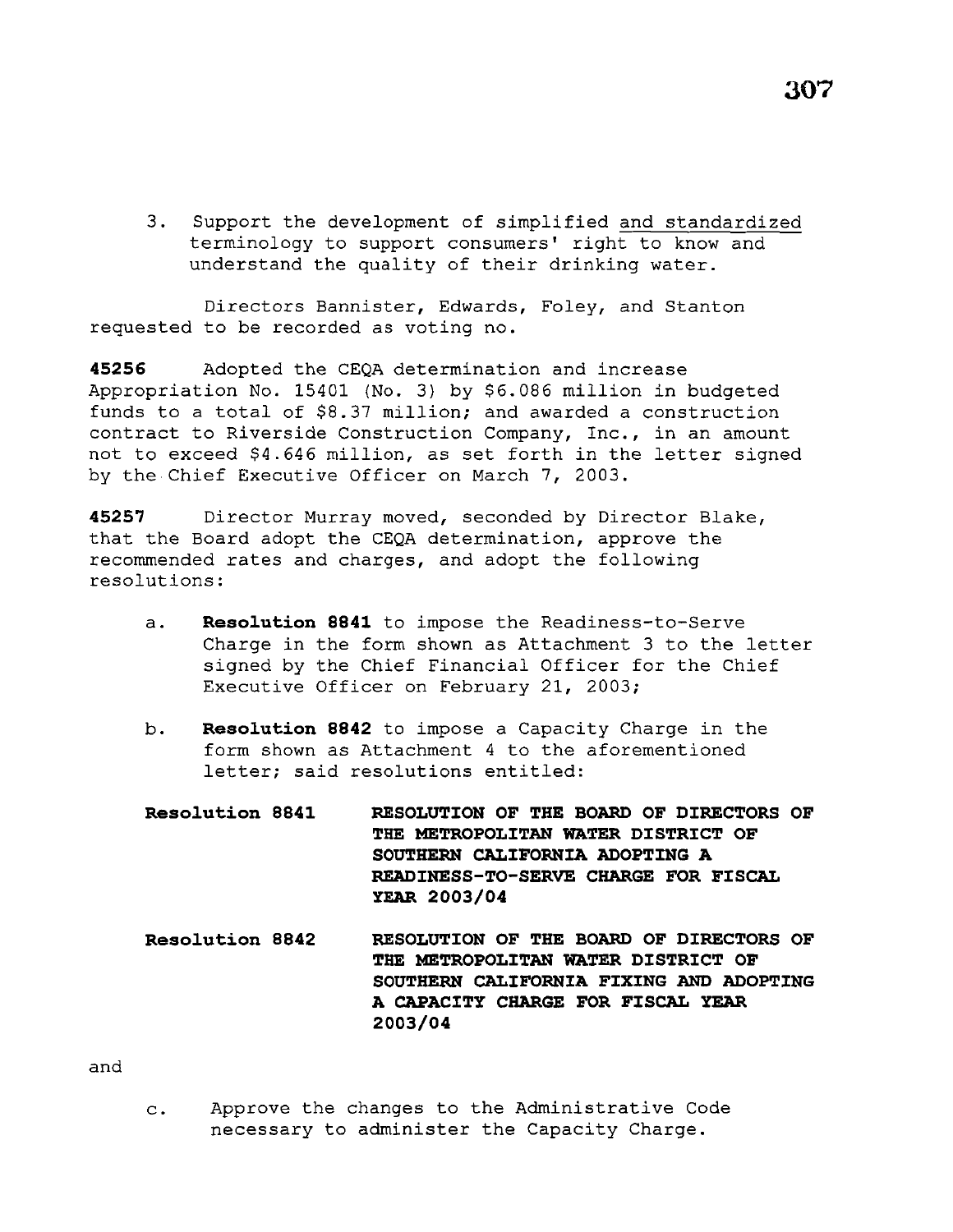Director Lewis stated that given Metropolitan's history of having excess revenues at the end of each fiscal year and the fact that Metropolitan's projects have between \$30 to \$55 million at the end of this year, he felt that these funds should be returned to the municipalities and the districts for their own infrastructure improvements. If the monies are not to be returned, then the excess funds should be used to supplement the increases going to the rate changes.

Budget, Finance and Investment Committee Chairman Castro replied that his committee is trying to take a longer term perspective of three to five years, with respect to rates and costs, to get those in line with each other because there should be a direct relationship between the two, subject to weather pattern over which there is no control. In regard to the reserves, Committee Chair Castro stated that he has proposed that debt be paid down so that there is the financial flexibility to deal with all areas, unforeseen patterns, in the revenue stream. Metropolitan should maintain maximum financial flexibility by paying down debt when there is the opportunity. Metropolitan should introduce a budget process that links the cost structure, on a three- to five-year basis, to inflation.

The Chair called for a vote on the motion, which carried.

Directors Parker and Turner requested to be recorded as abstaining.

Director Lewis requested to be recorded as voting no.

**45258** Chairman Pace announced no action was taken on Agenda Item 9-7, the trial of Inland Feeder Pipeline eminent domain action, *The Metropolitan Water District of Southern California v. Campus Crusade for Christ, Inc.,* San Bernardino Superior Court Case No. SCV35498.

**45259** The following communications were submitted to the Board for information:

a. Status report for the Inland Feeder Program for activities through January 2003, signed by the Chief Executive Officer on February 19, 2003.